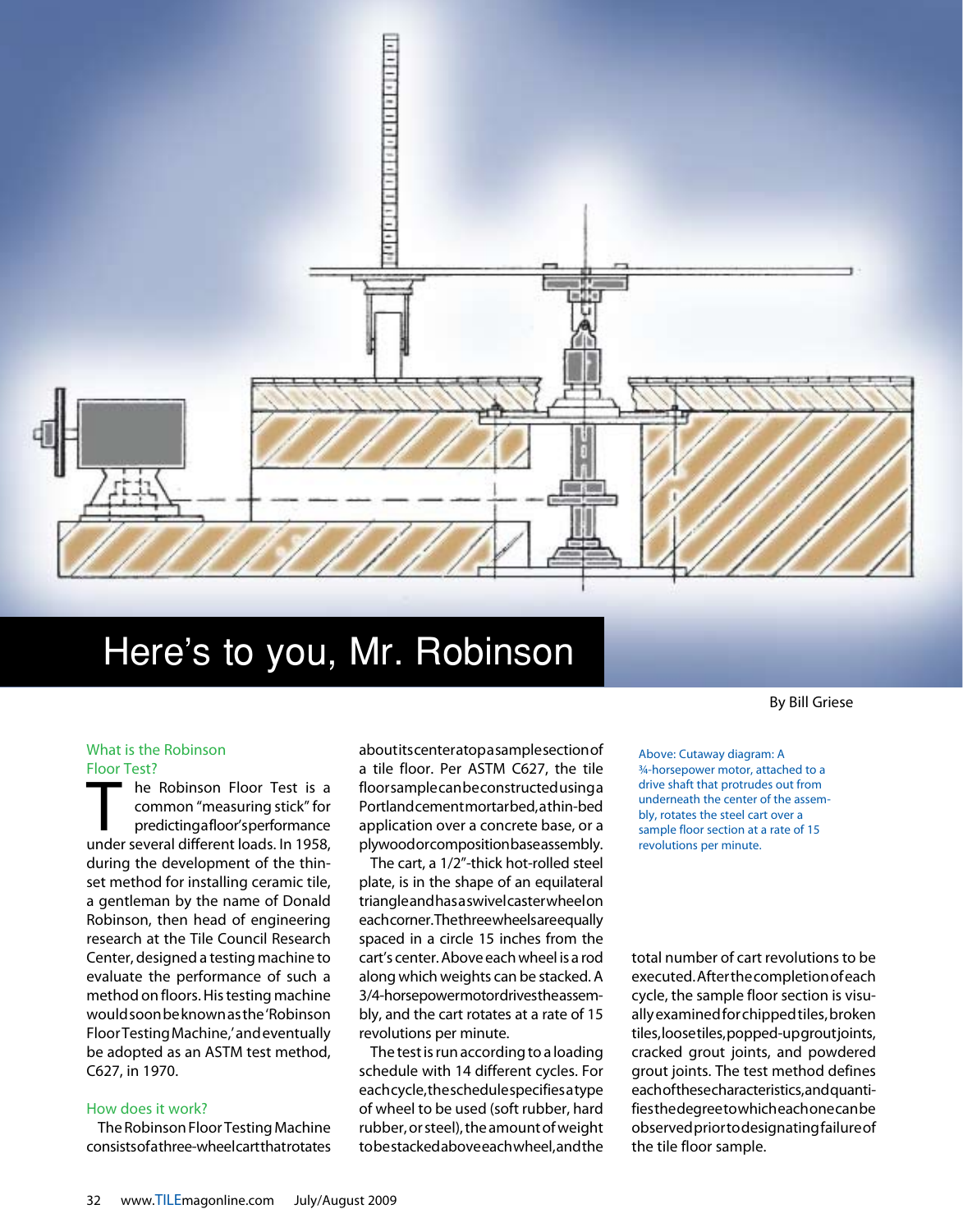

Above: The assembly pictured above is on cycle number 12. Once the cart has completed the 450 revolutions required by cycle 12, the sample will undergo a visual examination to determine whether or not cycle 13 will commence.

## How are Robinson Floor Test results interpreted?

To interpret Robinson Floor Test results, users of the method commonly refer to the TCA Handbook for Ceramic Tile Installation. According to the Floor Tiling Guide on page 15 of the 2009 TCA Handbook, the incremental completion of ASTM C627 cycles without failure can be categorized into one of five different service levels.

According to the Guide:

- Sample floor sections completing cycles 1 through 3 without failure are assigned a "Residential" rating
- Samples completing cycles 1 through 6 are assigned a "Light" commercial rating
- Samples completing cycles 1 through

10 are assigned a "Moderate" commercial rating

- Samples completing cycles 1 through 12 cycles are assigned a "Heavy" commercial rating
- Sample floor sections completing all 14 cycles without failure are assigned an "Extra Heavy" commercial rating.

## Test results and TCA Handbook classifications

For each floor tile installation method in the TCA Handbook, a representative assembly was tested on the Robinson Floor Testing Machine. Based on test results, the methods were assigned service level designations. Provided that the same materials and practices used to construct the test assembly are utilized in the field, a Handbook user may assume that a method will deliver the prescribed service level. However, such an interpretation cannot be made when one or more of the system's components are substituted, such as with smaller tiles, a thinner subfloor, or a weaker setting material.

For example, a method that withstood the 12 cycles required to receive a "Heavy" commercial classification when

constructed with 12" x 12" tiles might only achieve a "Moderate," or even "Light" rating when constructed with 2" x 2" tiles. This does not mean that 2" x 2" tiles cannot be used in the harshest and most demanding environments—in fact, they regularly are. Rather, it points to the stiffening effect that tile has on a floor assembly. So, it is always important to see if there is a tile size limitation listed in a TCA Handbook detail and to remember that service-level classifications in the TCA Handbook are only general recommendations. While they are a very good way to quickly predict the durability of a floor, it is always a good idea to consult with product manufacturers for additional test data and specific assembly requirements.

## Clarification through test assembly standardization

Due to the wide variety of thinset mortars currently on the market, many of which have extraordinary and innovative properties, a group of grout and mortar experts proposed standardizing the mortar used for Handbookrelated Robinson Floor Testing. The TCA Handbook Committee approved their proposal unanimously. Test assemblies for prospective Handbook methods are now tested with one of three thin-set mortar options: TCNA A118.1 Standard Performance Thin-Set Mortar; TCNA A118.4/A118.11 Standard Performance Thin-Set Mortar; or TCNA A118.4/A118.11 High Performance Thin-Set Mortar. Each of these mortars was selected after extensive industry research, and is warehoused in plain packaging at the Tile Council of North America (TCNA). Testing with one of these three mortars is now expected for a Handbook submission prior to its consideration as an industry approved method. If a method should be submitted where testing was performed with a non-standard mortar, such would be clearly stated and, if approved, the method would be published with the non-standard aspects noted.

Just as the wide variety of thin-sets on the market spurred grout and mortar